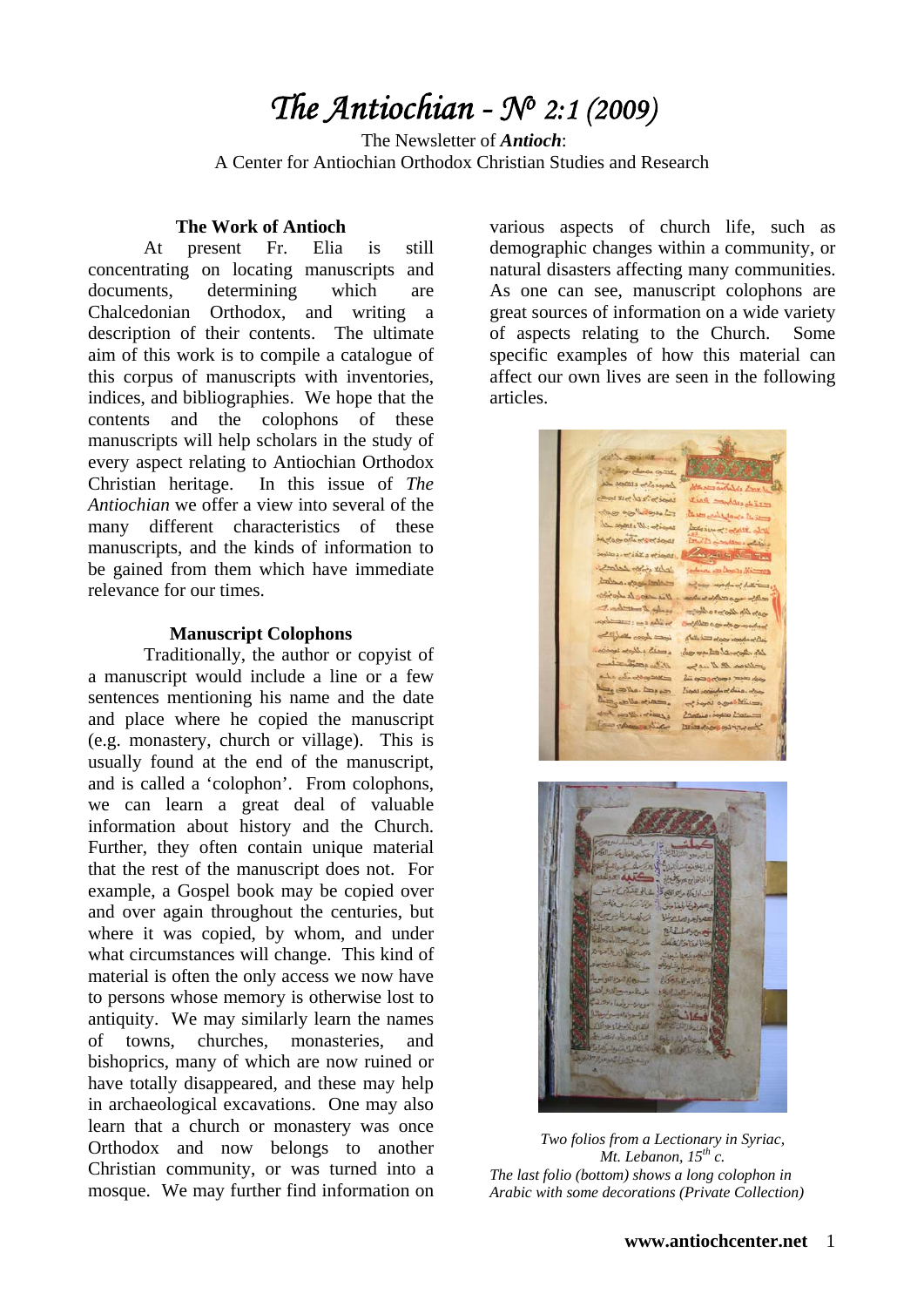## **An Historical Word Place Names**

 Place names (toponyms) are crucial to Christian living in our day, as by knowing the names of places where saints lived, we are able to better venerate them, keeping their lives in our memory by remembering where they are from, and visiting those places from time to time. The life of St. Maron of the fifth century (Feastday: 14 February), written by Theodoret, the Bishop of Cyrus, gives us an interesting example of this importance. St. Maron, who adorns the godly choir of the saints, moved to the wilderness near Antioch only living in a small tent from time to time. He was given the gift of healing and helped many people in both soul and body. Theodoret tells us that after his death two villages fought over his body and that only one of the villages [Brad] gained access to his relics. But, he tells us that we are all able to gain St. Maron's blessing even at a distance, by reading his life, and keeping his memory (*A History of the Monks of Syria*, 1985, p. 117-9).



*St. Maron the Ascetic* 

 In a Syriac and Arabic manuscript containing a Triodion and Pentecostarion, Fr. Elia has recently made an interesting discovery relating to toponyms. He read in a colophon of this manuscript, kept in the Bodleian Library at Oxford University, that the text was copied at the Monastery of St. Thomas in Hardin, Mt. Lebanon, on Friday 24 August 1492. This manuscript is one of many other Orthodox manuscripts written in this monastery. Today, however, there are no Orthodox living in Hardin, and it was not until Fr. Elia began seeing such colophons that he realized that many of the churches and monasteries in Hardin used to be Orthodox. He has been able to visit many of their ruins now, and can confirm that this is so. He has further determined that Orthodox Christians lived in the area until sometime in  $16<sup>th</sup>$  or  $17<sup>th</sup>$ century, after which time Hardin has been exclusively populated by Maronite Catholics.

# **A Word on Terminology Hierarchical Lists and Church Fathers**

In the  $7<sup>th</sup>$  century a monk named Theodore who came from Tarsus in the Patriarchate of Antioch, was living in Rome. At that time, many monks fled to Rome following the Islamic invasions of Syria and Palestine in the  $7<sup>th</sup>$  century. The pope realized that this well educated monk was the perfect person to become the new Archbishop of Canterbury, and in the course of a short time Theodore was ordained deacon, priest, and Archbishop. Bede tells us that soon after arriving in England he visited every part of the island and was well received everywhere he went, teaching the Christian way of life. He was the first archbishop who was obeyed by the entire Church in England. He taught the people poetry, astronomy, the Scriptures, Latin and Greek, and more. Bede writes that, "the people eagerly sought the new-found joys of the kingdom of heaven, and all who wished for instruction in the reading of the Scriptures found teachers ready to hand." Theodore consecrated bishops in suitable places, and with their help corrected abuses wherever he found them. Theodore died in 690 after 22 years of shepherding his flock in England (Feastday: 19 September). He was buried in the monastery of St. Peter, now known as St. Augustine's Abbey in Canterbury. Bede writes, "It may be said of him, as of all his colleagues in the same dignity, that 'their bodies are buried in peace, but their names live for evermore.' To summarize briefly, the churches of the English made greater progress during his pontificate than they had ever done before." (*Ecclesiastical History of the English People*, Penguin, 1990, pp. 203, 205, 277).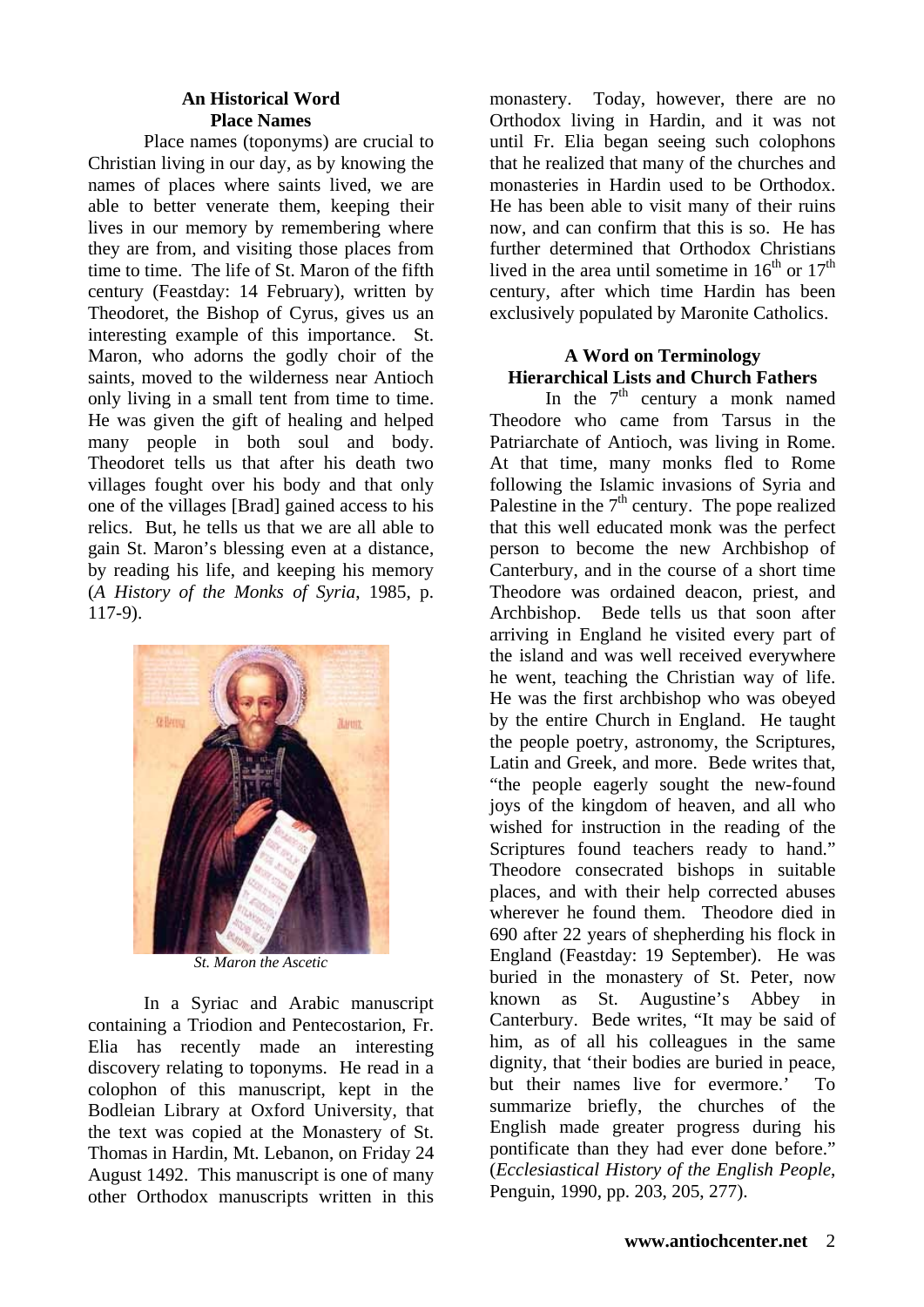

*St. Theodore of Tarsus, Archbishop of Canterbury* 

 In England it is a blessing to have such a detailed historical record given to us by Bede, but we do not have such a record for many other places in the Church. He shows us clearly the names of many bishops, and how the bishops of England were in the tradition of Apostolic Succession. This is quite important since we can confirm that the bishops in England were not simply inventing their own version of Christianity, but keeping a tradition handed down to them from the Apostles. For other parts of the world, however, hierarchical lists are not so complete, and there is much work to be done to document when and where bishops and patriarchs lived, when they took their sees, and by whom they were succeeded.

 One example of an advance in this kind of documentation was made by Fr. Elia when he read another one of the Arabic manuscripts kept in Oxford. The manuscript is a liturgical book (Alleluiarion and Tropologion) which has a colophon providing a number of details unknown until now, such as the names of several hierarchs, when they were enthroned, and the dates of their deaths. Perhaps most important, the manuscript gives us the date of the death of two of the Patriarchs of Antioch, which have not been known until now. Joachim, the Patriarch of

Antioch and all the East, died on 7 October 1592, and Patriarch Michael died on 25 December of the same year. Without this manuscript from Kaftun, many historical details would be lost, and these help us to clearly document the Apostolic succession of the Antiochian Orthodox Church.

# **Language Use in Church**

 In July 1860 a terrible genocide of the Antiochian Christians took place in Damascus, the full history of which has yet to be written. It was then that St. Raphael, the Archbishop of Brooklyn, and the Good Shepherd of the Lost Sheep of America, "while still in his mother's womb, was forced to flee from his homeland to avoid imminent death". Thus begins the life of Raphael (Reposed in 1915; Feastday: 27 February). He was a unique figure, who worked tirelessly bringing Orthodoxy to the many different peoples of North America. He was the first Orthodox Bishop consecrated in the New World, and although under Russian jurisdiction, ministered to Arabs, Russians, Greeks, Americans, and people of every diverse background, often focusing on the youth as the carriers of the *Holy Living Tradition* of Orthodoxy to future generations.



*St. Raphael of Brooklyn, Shepherd of the Lost Sheep in America*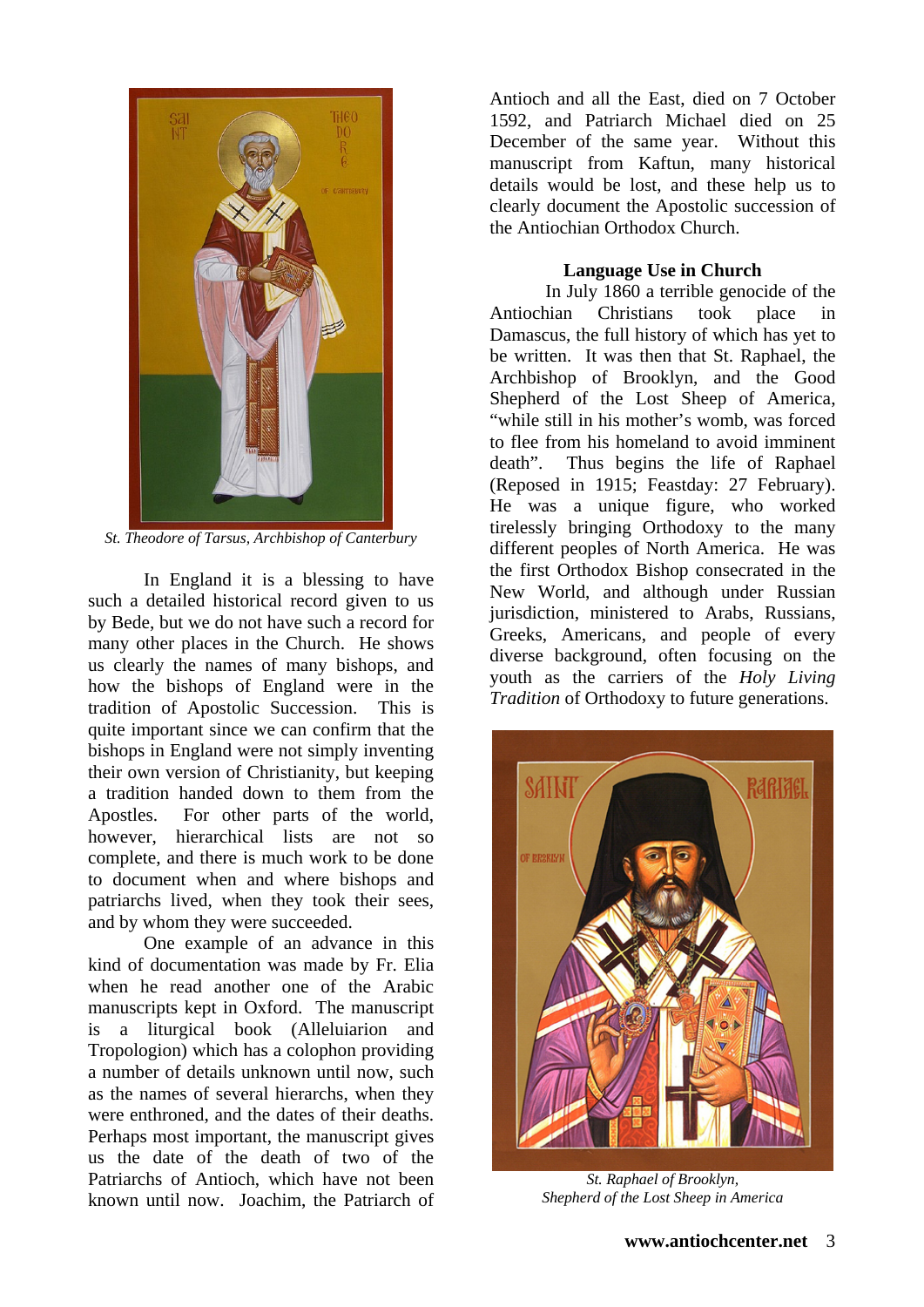"St. Raphael became convinced that the use of the English language was an absolute necessity for the spiritual formation of these young people. He began advocating and advancing the use of the English language in the Church." Learning from St. Paul who said, it is best to pray in an understandable language (1 Cor. 14:13-19), he began serving the Divine Liturgy in English as often as possible so that the people of North America could learn Orthodoxy (*Our Father among the Saints Raphael Bishop of Brooklyn*, Antakya Press, 2000, pp. 4, 40-41, 50-51, 57- 58).

 In the same way, Fr. Elia has noted that in the prologue of a copy of an Arabic manuscript of the  $17<sup>th</sup>$  century that someone, probably during the time of Patriarch Euthymios (1634-35), translated an Epistolarion (Acts and the Epistles) from Syriac into Arabic. The main reason for such a translation was to make it possible for those who did not know Syriac to understand the book of Acts and the Epistle readings in the Church. As this was done in the  $17<sup>th</sup>$  century, it serves both as part of our evidence for the decline of the use of Syriac in the Antiochian Orthodox Church, as well as the holiness of Patriarch Euthymios, who, like St. Raphael, showed great concern for his flock and their abilities to understand the liturgy in their daily lives.

# **Antioch Centre**

\* To advance the education of the public in the history, culture and society of the Rum Orthodox Patriarchate of Antioch.

\* To facilitate and enhance the study of Antiochian history, demography, hagiography, spirituality, theology, liturgy, biography, archaeology, and linguistics.

\* To publish and disseminate information on the Rum Orthodox Patriarchate of Antioch that is otherwise unavailable to the general public.

# **UK Donors:**  *Registered Charity No. 1116248*

Donations can benefit from *Gift Aid* if donors sign that they are taxpayers, and can be sent to the new address:

#### **The Treasurer, ANTIOCH**  3 Beckley Court **Beckley** Oxford, OX3 9UB United Kingdom

## **International Donors:**  (US 501 c 3 pending)

## Check:

<http://www.antiochcenter.net/support.php> And click, "*Donate Now*"